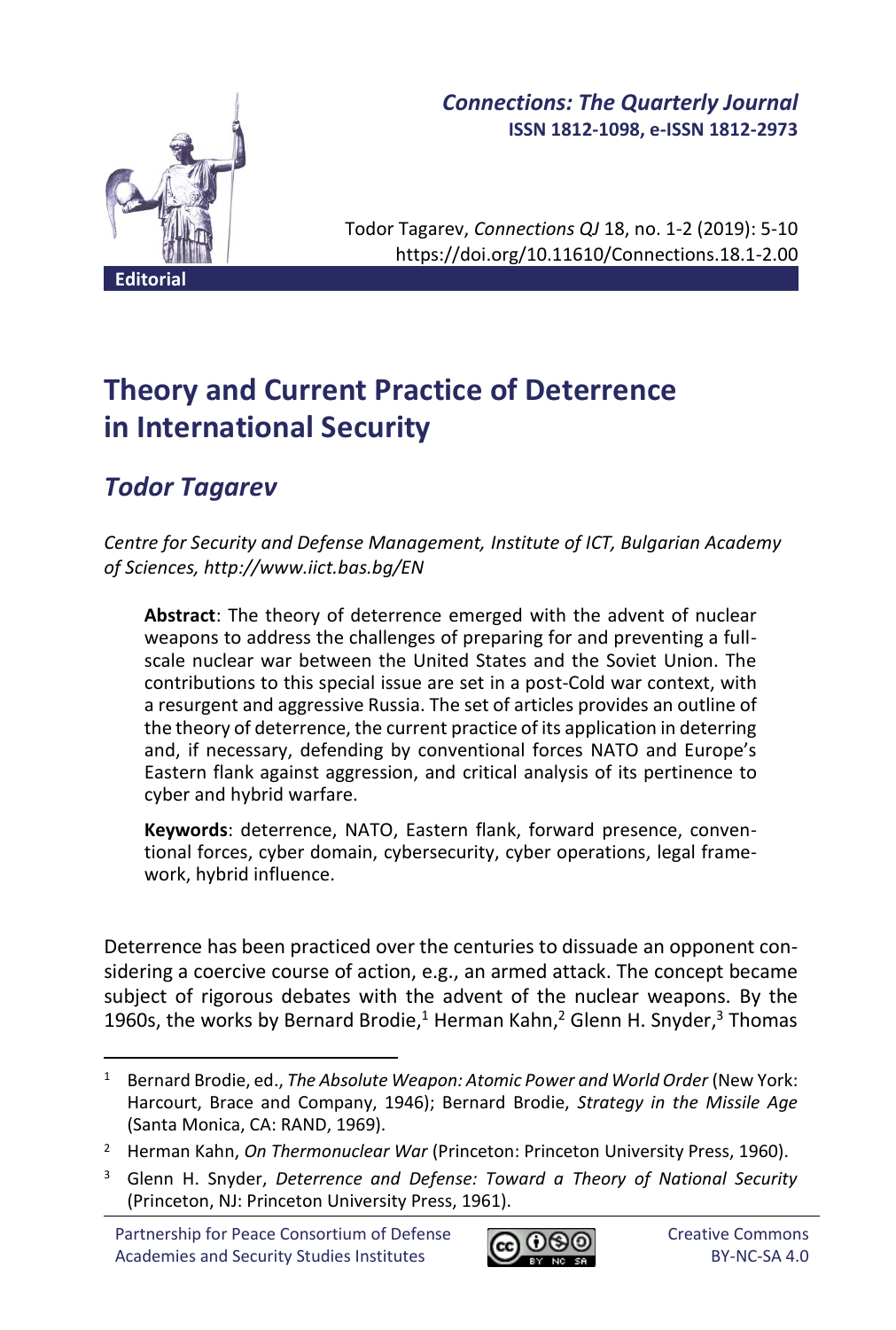C. Schelling,<sup>4</sup> and others formed a body of knowledge allowing to elaborate strategies and policies for the nuclear standoff during the Cold war and to avoid a nuclear war.

The application of the theory of deterrence during the Cold war led to an equilibrium between the nuclear arsenals of the two leading nuclear powers the Soviet Union and the United States of America—guaranteeing that in a fullscale nuclear war, both the attacker and the defender will be annihilated.<sup>5</sup>

With the nuclear détente and the end of the Cold war, the interest in the theory of deterrence subsided. In practice, it was still guaranteed, albeit at lower force levels. For example, while at the end of the Cold war the United States maintained some 7,300 nuclear weapons deployed in Europe to provide security guarantees to NATO Allies, that force has been reduced by 90 percent since then. 6

The interest in deterrence was renewed in recent years. One reason was the suspension of the Intermediate-Range Nuclear Forces (INF) Treaty at the beginning of 2019<sup>7</sup> and the forthcoming expiration of the New Strategic Arms Reduction Treaty (new START),<sup>8</sup> and the need to find a new balance with an account of the nuclear capacity of other players, China in particular.<sup>9</sup> Another reason is the illegal annexation of the Crimean Peninsula by the Russian Federation and its aggressive cyber and hybrid actions against NATO allies and partners.

This special issue of *Connections: The Quarterly Journal* is focused on the latter and the use of conventional, cyber, and disinformation means to deter aggression.

In the first contribution, Col. Darrell Driver, Director of European Studies at the US Army War College, lays the foundation by reviewing the theoretical foundation of deterrence and its two main underlying concepts – deterrence by pun-

<sup>4</sup> Thomas C. Schelling, *The Strategy of Conflict*, with a new preface by the author (Cambridge, MA: Harvard University Press, 1980); Thomas C. Schelling, *Arms and Influence*, with a new preface and afterword (New Haven: Yale University Press, 2008).

<sup>5</sup> James E. Doyle, "Why Eliminate Nuclear Weapons?" *Survival* 55, no. 1 (2013): 7-34, https://doi.org/10.1080/00396338.2013.767402; Tom de Castella, "How Did We Forget about Mutually Assured Destruction?" *BBC News*, February 15, 2012, https://www.bbc.com/news/magazine-17026538.

<sup>6</sup> Jessica Cox, "Nuclear Deterrence Today," *NATO Review*, June 8, 2020, www.nato.int/ docu/review/articles/2020/06/08/nuclear-deterrence-today/index.html.

<sup>&</sup>lt;sup>7</sup> Simon Lunn and Nicholas Williams, "The Demise of the INF Treaty: What Are the Consequences for NATO," *Policy Brief*, European Leadership Network, February 11, 2019, https://www.europeanleadershipnetwork.org/policy-brief/the-demise-of-theinf-treaty-what-are-the-consequences-for-nato/.

<sup>8</sup> Kingston Reif, "New START at a Glance," *Fact Sheets & Briefs*, Arms Control Association, January 2020, https://www.armscontrol.org/factsheets/NewSTART.

<sup>9</sup> Lunn and Williams, "The Demise of the INF Treaty.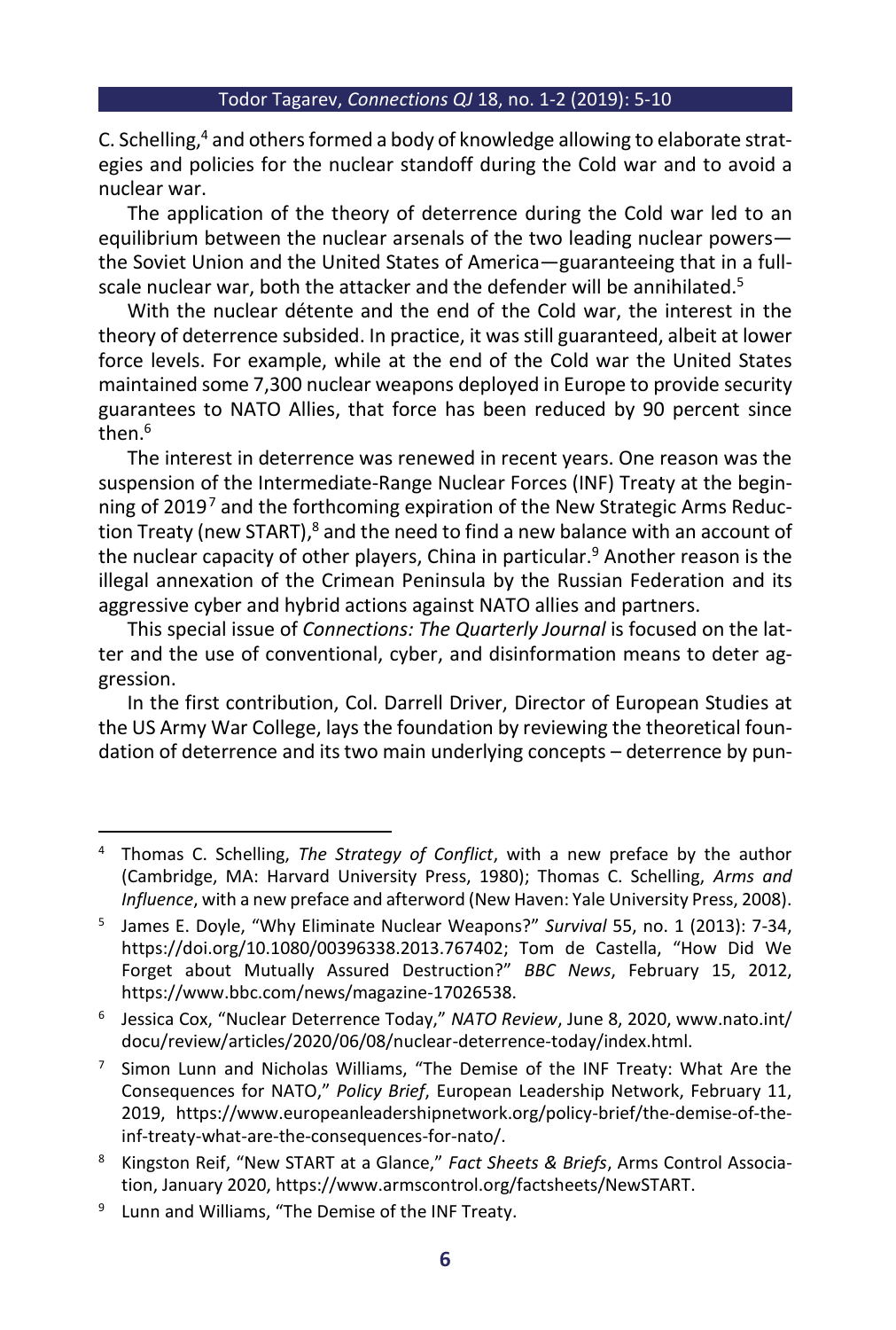### *Theory and Current Practice of Deterrence in International Security*

ishment and deterrence by denial. $10$  On that basis, Dr. Driver critically evaluates NATO's posture on its Eastern flank and concludes that through the "enhanced forward presence" in the Baltic states and Poland, the "tailored forward presence" in Bulgaria and Romania, the regular exercises in the Black Sea, the creation of the Very High Readiness Joint Task Force (VJTF), and the establishment of NATO Force Integration Units (NFIUs) in the seven Eastern flank states, Allies have already put their "skin in the game" thus ensuring a unified Alliance response in an act of aggression and making NATO retaliation unavoidable. With the increase of defense budgets in line with the Wales pledge, the European Deterrence Initiative of the United States, the so-called "four-30s" decision at the NATO Brussels summit and the development of the "Military Schengen" in Europe Allies are already moving from deterrence by punishment towards deterrence by denial.

Col. Driver also reminds us of the defense and deterrence requirements formulated by Lieutenant General (ret.) Ben Hodges, former US Army Europe Commander, for assuring effective early warning, capable national forces, and adequate infrastructure and prepositioned supplies.<sup>11</sup> Velizar Shalamanov, Pavel Anastasov, and Georgi Tsvetkov develop that point further, starting with the defense pledge from Wales and its implementation at national level on the example of Bulgaria.<sup>12</sup> Then the authors review the experience of defense collaboration in Eastern and South-Eastern Europe, emphasize the advantages of multinational acquisition of the requisite capabilities, and provide a detailed examination of potential multinational formats, initiatives, and funding sources, focusing on the acquisition of information and communication technologies, sensors and command control systems, or C4ISR systems, and multinational education and training. Multinational formations at tactical level and acquisition projects, implemented in a NATO and/or EU format, will contribute interoperable capabilities and solidarity, and thus to the more efficient defense of Europe's Eastern flank.

In the third article in this issue, Rosław Jeżewskisets the ground for discussion on the applicability of the concept of deterrence of coercive actions employing a set of hybrid tools.<sup>13</sup> In the case of Latvia, the author demonstrates how Russia attempts to influence the national course in her interest by combining economic

<sup>10</sup> Darrell W. Driver, "Deterrence in Eastern Europe in Theory and Practice," *Connections: The Quarterly Journal* 18, no. 1-2 (2019): 11-24.

<sup>11</sup> Ben Hodges, Janusz Bugajski, and Peter B. Doran, "Securing the Suwałki Corridor: Strategy, Statecraft, Deterrence, and Defense" (Washington, DC: Center for European Policy Analysis, July 2018).

<sup>&</sup>lt;sup>12</sup> Velizar Shalamanov, Pavel Anastasov, and Georgi Tsvetkov, "Deterrence and Defense at the Eastern Flank of NATO and the EU: Readiness and Interoperability in the Context of Forward Presence, *Connections: The Quarterly Journal* 18, no.1-2 (2019): 25-42.

<sup>&</sup>lt;sup>13</sup> Rosław Jeżewski, "Cross-domain Coercion as Russia's Endeavor to Weaken the Eastern Flank of NATO: A Latvian Case Study," *Connections: The Quarterly Journal* 18, no. 1 (2019): 43-60.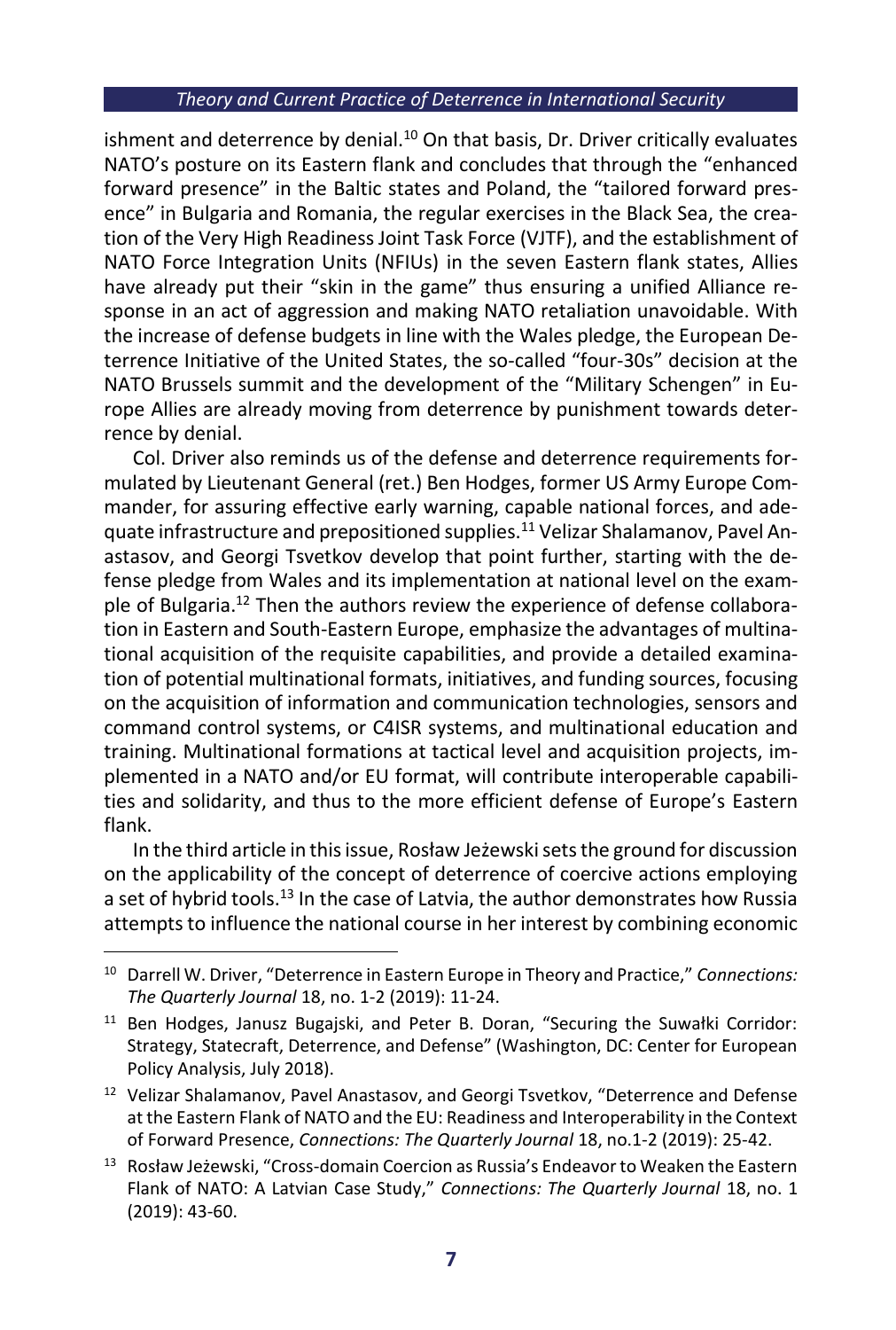#### Todor Tagarev, *Connections QJ* 18, no. 1-2 (2019): 5-10

and financial influence, corruption, exploitation of the minority of citizens of Russian origin, propaganda and disinformation campaigns, the Russian-based organized crime, and large-scale military exercises at the country's borders. The author provides ideas of how to protect against, if not deter, such coercive activities, including examples from Finland's experience. Yet, he concludes by foreseeing that "cross-domain coercion will increase and Russia will test the cohesion of NATO."

Cyberattacks and disinformation campaigns in online media are among the main tools for hybrid influence. The following two articles focus on the applicability of the concept of deterrence to the cyber domain. First, Mika Kerttunen from the Cyber Policy Institute in Tartu, Estonia, critiques the theory of deterrence generally and its applicability to cyberspace. <sup>14</sup> Among the rationale for the latter, the author points to the changed context for cyber deterrence (compared to the use of nuclear weapons), the respectively higher degree of tolerance to cyberattacks, the broader spectrum of approaches to deterrence, and the more nuanced tools, including positive agendas with rewards. In his conclusion, Mr. Kerttunen states that "deterrence is a cumbersome and inappropriate tool to understand the cyber realm." 15

On the other hand, Manuel Fischer posits that even though the cyber domain requires some special considerations, deterrence as a "classical tool" in international relations can bolster national security interests. <sup>16</sup> Fischer, a graduate of the Master's program of International Security Studies of George C. Marshall European Center for Security Studies, reviews the implications of the concept of deterrence to the cyber domain along six factors—time, available 'forces' (responsible organizations; with consideration of supply chain vulnerabilities), survival, defense tools and capacity, and the challenges of attribution—followed by an examination of the legal framework for involving cyber activities in international relations. Based on the analysis presented in this special issue, Fischer concludes that "[e]ven in the cyber age, deterrence can be a powerful tool of statecraft and contribute to the protection of a state's national security interests!" 17

While Mika Kerttunen and Manuel Fischer seem to hold opposing views, their findings are not that different. Although to a different degree, both authors see the limitations of *deterrence by punishment/retaliation* in cyberspace and give preference to deterrence by denial, including through relevant network design, better protection, enhancing resilience, public-private partnerships, etc. They also see the value of more positive approaches, the need to strengthen international regimes to provide for "deterrence by normative taboos" and building on

<sup>14</sup> Mika Kerttunen, "Beyond Punishment: Deterrence in the Digital Realm," *Connections: The Quarterly Journal* 18, no. 1 (2019): 61-68.

<sup>15</sup> Kerttunen, "Beyond Punishment: Deterrence in the Digital Realm," 67.

<sup>&</sup>lt;sup>16</sup> Manuel Fischer, "The Concept of Deterrence and its Applicability in the Cyber Domain," *Connections: The Quarterly Journal* 18, no. 1 (2019): 69-92.

 $17$  Fischer, "The Concept of Deterrence and its Applicability in the Cyber Domain," 70.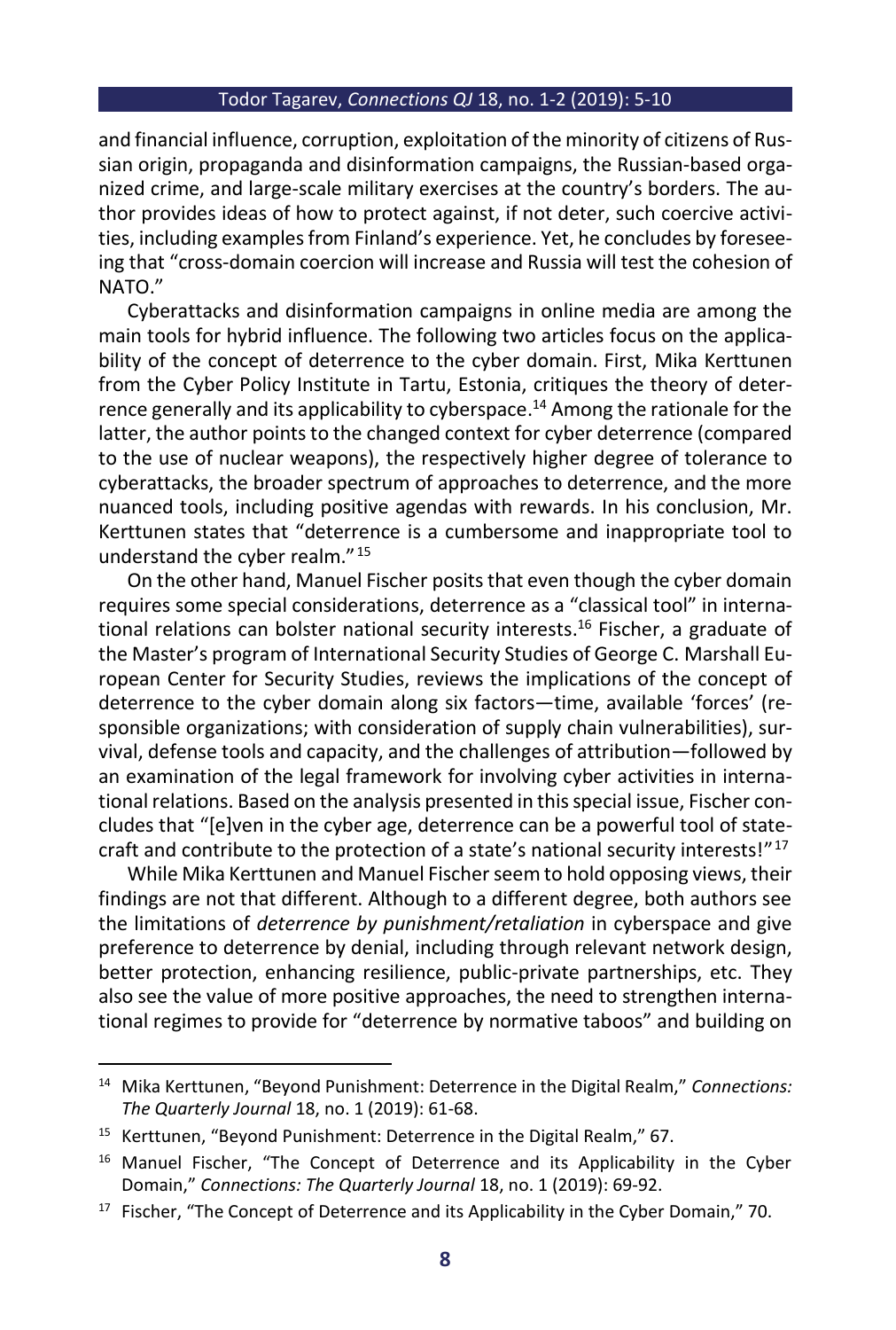the interdependencies in the international system, or the so-called "deterrence by entanglement."<sup>18</sup>

The contribution by Tamara Maliarchuk, Yuriy Danyk, and Chad Briggs examines the use of cyberattacks against the energy infrastructure as one of the tools in the toolbox used by the Russian Federation in its continuing standoff with Ukraine. <sup>19</sup> Current Ukrainian doctrine addresses such cyberattacks (advanced persistent threats, attacks on industrial control systems) along with the use of social networks, attacks on the banking system, and the exploitation of supply chain vulnerabilities. Along the lines of the previous two articles in this issue, the authors identify better protection, resilience, and supply chain security as key for defending against cyberattacks.

Vesna Pavičić wraps up this issue with an examination of Serbia's positioning in the international arena.<sup>20</sup> While the European integration seems the obvious choice, the interests of players like Russia and China, and the instruments they use to promote their interests (in particular those used by Russia – sophisticated propaganda with references to historical ties, orthodox Christianity, the position on Kosovo's independence, dependence on the delivery of gas and oil, defense cooperation, etc.), make Serbia's future path uncertain. The author sees the remedies against the hybrid influence in comprehensive security, political, and economic dialogue with the European Union, stronger civil society, more transparent and free press, and shifts in the political rhetoric.

\* \* \*

This special issue provides an overview of the theory of deterrence and its applicability on NATO and Europe's Eastern flank, vis-à-vis the aggressive policy and actions of the Russian Federation that include use of armed forces against NATO partners, Ukraine and Georgia, and more sophisticated cyberattacks and hybrid influence operations against both NATO members and partners.

The articles included here are focused on the use of conventional forces, cyber means, and ways to enhance the resilience of the armed forces, the economy, and society. Less attention has been paid to the application of the concept of deterrence to a full spectrum hybrid warfare, $21$  the role of nuclear weapons in

<sup>&</sup>lt;sup>18</sup> Fischer, "The Concept of Deterrence and its Applicability in the Cyber Domain," 90.

<sup>&</sup>lt;sup>19</sup> Tamara Maliarchuk, Yuriy Danyk, and Chad Briggs, "Hybrid Warfare and Cyber Effects in Energy Infrastructure," *Connections: The Quarterly Journal* 18, no. 1 (2019): 93-110.

<sup>20</sup> Vesna Pavičić, "Serbia's Orientation Challenge and Ways to Overcome It," *Connections: The Quarterly Journal* 18, no. 1 (2019): 111-127.

<sup>&</sup>lt;sup>21</sup> Alexander Lanoszka, "Russian Hybrid Warfare and Extended Deterrence in Eastern Europe," *International Affairs* 92, no.1 (2016): 175-195; Andrew Radin, *Hybrid Warfare in the Baltics: Threats and Potential Responses* (Santa Monica, CA: RAND, 2017).